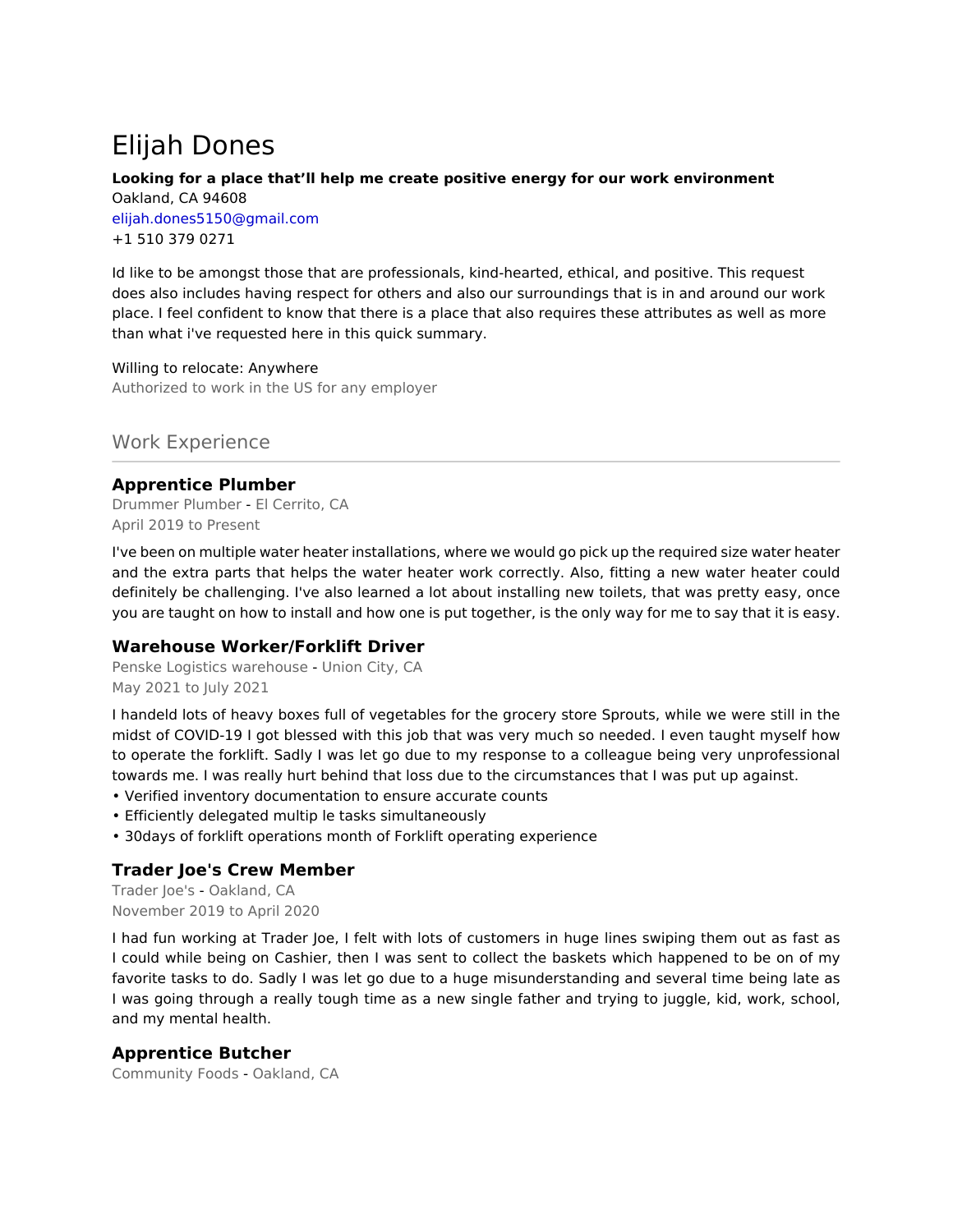#### August 2018 to November 2019

I was hired at the new erected store in a growing location out in west Oakland, Ca and I really enjoyed learning about meat, my customers, and I even participated in a couple online commercial store ads that happened to be really funny.

#### **Volunteer Work**

HARRISON HOUSE (Homel - Berkeley, CA April 2016 to June 2019

#### **Delivery Driver**

Postmates Contracted Delivery Partner - San Francisco, CA February 2016 to March 2019

• I drove one of there dodge vans for deliveries which would be filled to the brim every morning at 5am. This was the most stressful job that I've ever taken in my entire life as an employe. I was not good at delivering 90 - 115 packages in a 5 hour limit. sad but necessary for me to leave to a more suitable place somewhere else.

#### **Volunteer Work**

HARRISON HOUSE - Berkeley, CA April 2017 to 2019

I was responsible for supporting the daily management of the shelter including meeting the basic needs of all clients, operational needs of the shelter, and facilitating service delivery to clients in the emergency shelter. I also shadowed

and worked under the guidance of the Shelter Supervisor in charge of the assigned shift.

## **Retail Sales Associate/Customer Service rep**

Nixon Watches - Berkeley, CA November 2017 to April 2018

I fixed broken watches unless the watch was to impossible for repair ,then I would package all of the watches that could not be fixed at the store location and will proceed to send them out to headquarters for further consideration.

#### **Sales Associate**

See Green, Inc - Berkeley, CA April 2017 to August 2017

I started off working on the "Line", meaning food server, temperature check, and bathroom maintenance. I later moved to the to dishwasher position.

## **Sales Associate**

Blick Art Materials - Berkeley, CA June 2015 to March 2016

I pretty much just sold art supplies and helped out with with store projects for our customers to get familiar with some of our art supplies that they may have knew nothing about.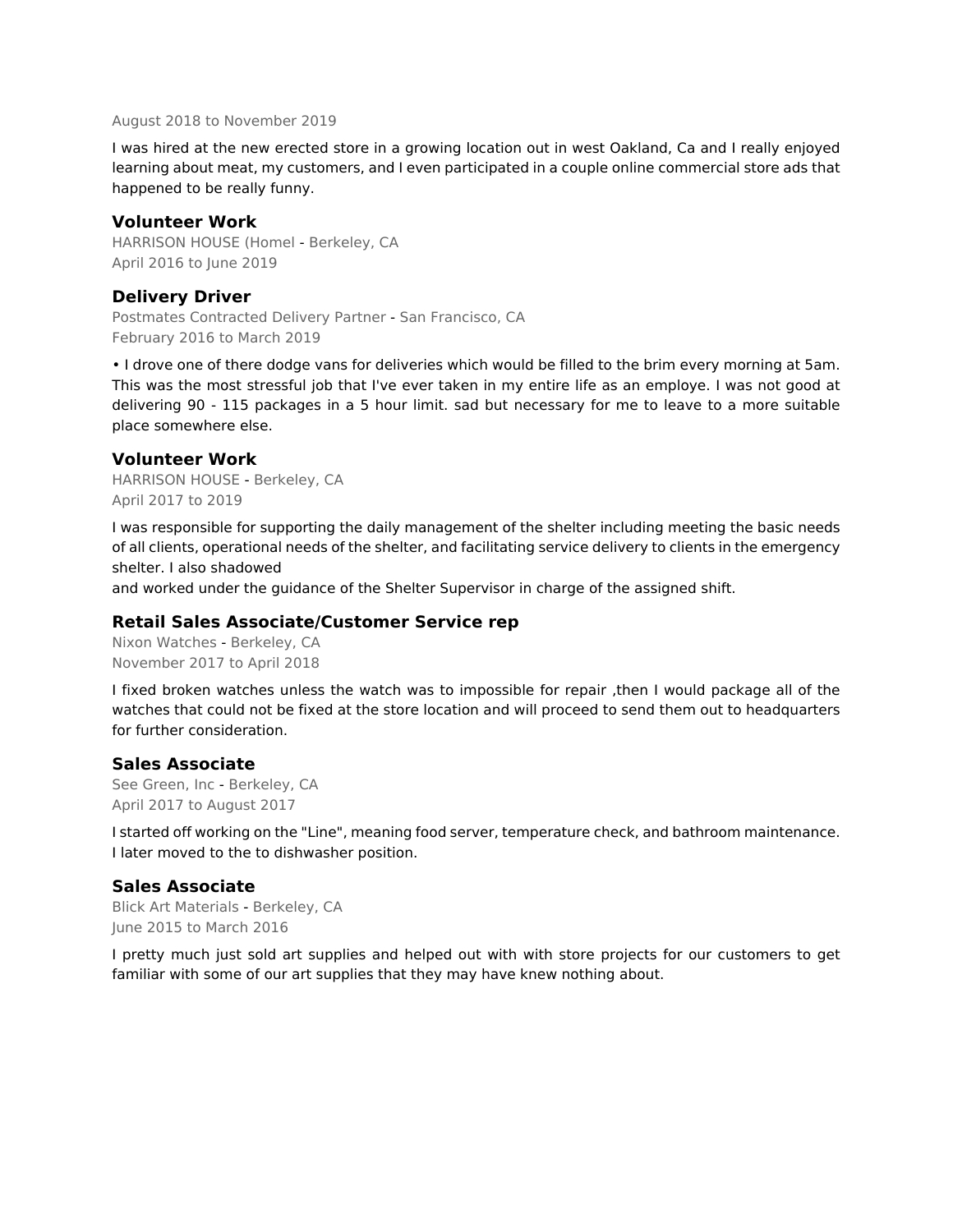## **Education**

## **High School diploma / Some College credits in T.V. Video Production, Script Writing, Animation, Sound Design, Video Editing (Premiere Software), African American History Studies, Women Studies**

Berkeley Adult School, Berkeley City College. - Berkeley, CA January 2019 to Present

## **Some College in TV Video production**

Berkeley City College - Berkeley, CA August 2018 to May 2019

## **High school diploma in basic education**

Berkeley adult school - Berkeley, CA September 2017 to June 2018

#### **High school diploma**

Berkeley Adult School - Berkeley, CA August 2017 to January 2018

## Skills

- Communication skills, problem solving skills, word, excell, an d presentation skills. Video Editor, (1 year)
- Masonry
- Photography
- Adobe Premiere
- Adobe After Effects
- Proofreading
- Final Cut Pro
- Filming
- Web design
- Adobe Photoshop

Certifications and Licenses

## **CDL**

## Assessments

## **Basic mechanical knowledge — Completed**

October 2021

Understanding and applying mechanical concepts and processes Full results: [Completed](https://share.indeedassessments.com/attempts/ec87c78417d8ed81fe5323830b5564bfeed53dc074545cb7)